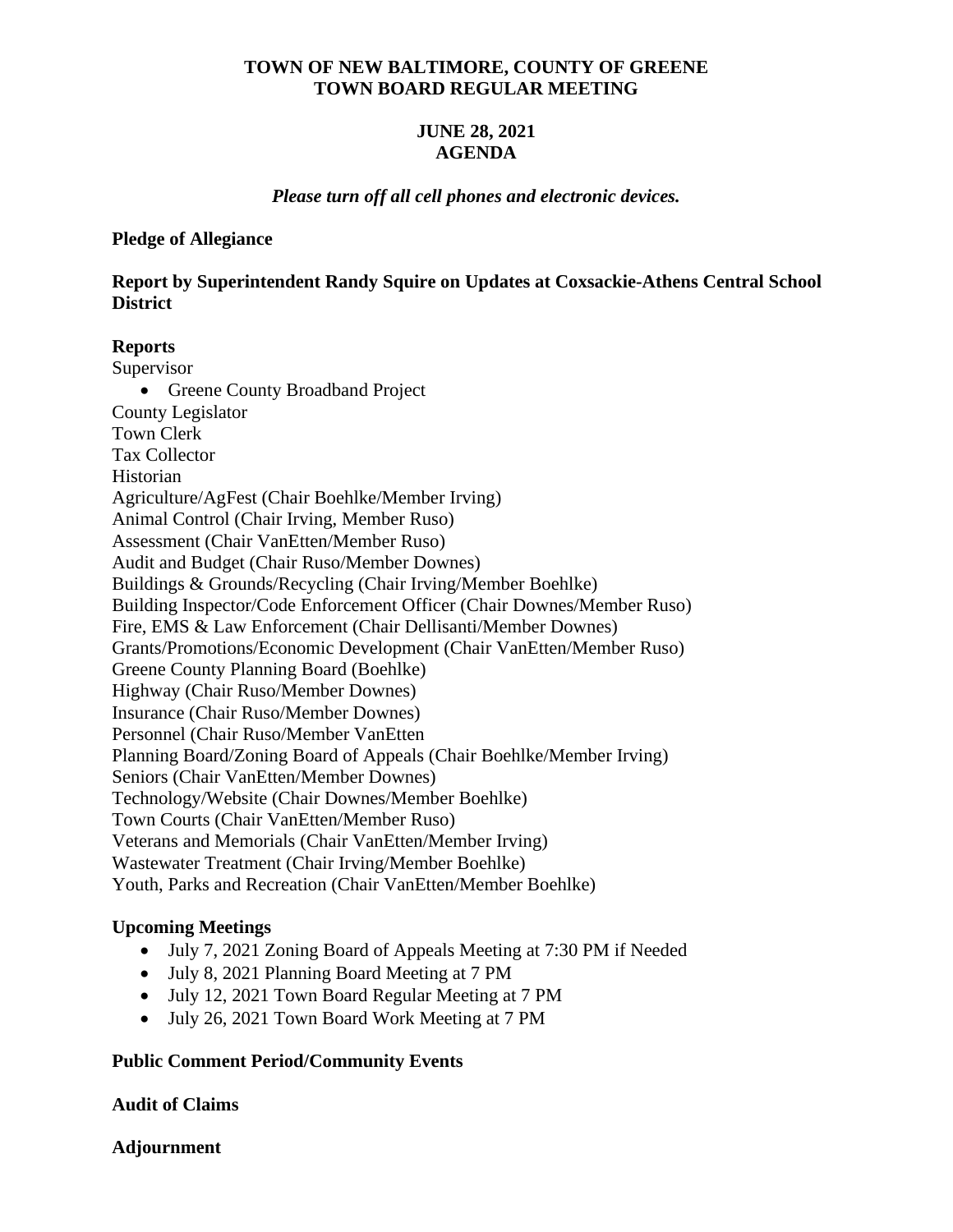# **GUIDELINES FOR PUBLIC CONDUCT DURING TOWN BOARD MEETINGS**

- 1. The Supervisor shall preside at the meetings of the Town Board. In the absence of the Supervisor, the Deputy Supervisor shall be the acting Supervisor. In the event both the Supervisor and the Deputy Supervisor are absent, the other members shall designate one of their members to act as temporary chairman. A majority of the Board shall constitute a quorum for the transaction of business, but a lesser number may adjourn.
- 2. Town residents who wish to speak shall fill out a card at the entrances of the meeting room listing their name, contact information, and the subject matter in which they would like to speak. These cards will be collected prior to the beginning of the Town Board meeting and given to the Town Supervisor or Deputy Supervisor in the absence of the Supervisor.
- 3. Speakers must be recognized by the presiding officer and then proceed to the lectern and state their name and address. They must limit their remarks on official town business to up to three minutes on a given topic and may not yield any remaining time to another speaker. They must address their remarks to the Board as a body and not to any member thereof and not to other members of the audience in the form of a debate.
- 4. Speakers should present their remarks in a courteous manner and may not make disparaging remarks or personal comments about public officials, town residents, or others. All speakers will observe the commonly accepted rules of courtesy, decorum, dignity, and good taste with no cursing, swearing, clapping, booing, finger pointing, bullying, whispering, or talking that disrupts the proceedings of the business of the Town Board.
- 5. Any speaker who disregards the directives of the presiding officer in enforcing the rules, disturbs the peace at a meeting, makes impertinent or slanderous remarks, or generally conducts themselves in an inappropriate manner shall be barred from further participation and will forfeit any balance of time remaining for their comments.
- 6. After a final warning, if a speaker willfully refuses to step down, the Town Supervisor shall contact the appropriate authorities to remove the speaker from the meeting room and to restore order.
- **7.** The Town Supervisor, or in their absence the Deputy Supervisor, shall ensure compliance with these rules.

**This policy will be amended by Majority vote of the Town Board.**